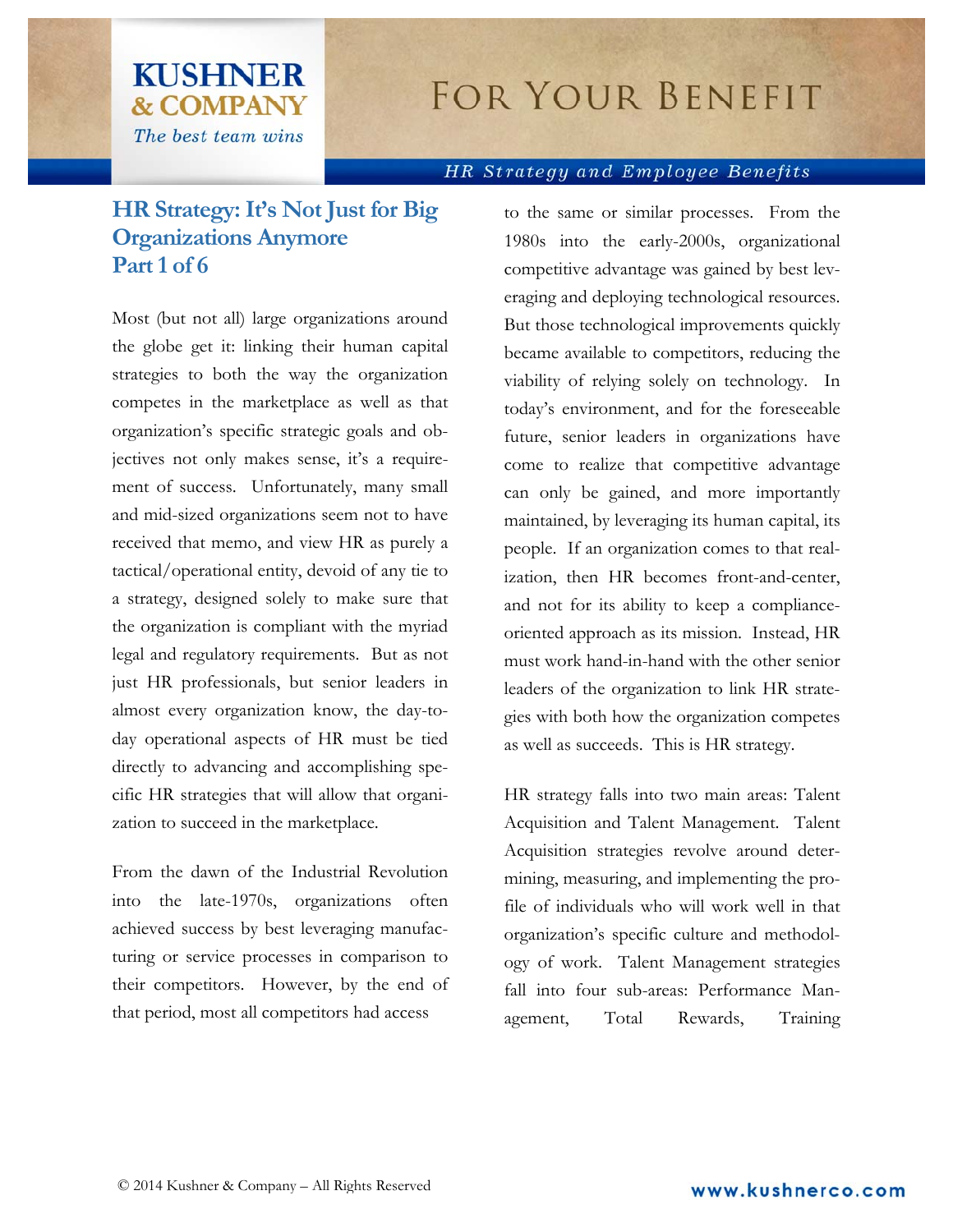and Development, and Employee Engagement.

Strategies in each of the HR areas must support and be aligned with the organization's strategies and the way in which the organization chooses to compete (See Figure 1). And lowest price. There is no brand loyalty, only awareness of price. Thus, an organization competing in this world must maintain the lowest costs possible in order not to lose market share or become completely irrelevant. Think of the 1960s US-based price leader in retail, and Kmart comes to mind. Still think



**Figure 1 - Strategic Alignment** 

yes, all organizations in all sectors around the globe compete, whether in the for-profit, notfor-profit, or governmental arena.

In the classical arrangement, organizations choose to compete either through a cost leadership model (think Walmart or Tata Motors) or via a differentiation model (think Lexus or Nordstrom). In the cost leadership model, the way an organization achieves success is by recognizing a marketplace in which a largeenough segment of businesses or consumers makes a purchase decision on the basis of of them today as the retail leader? Their cost structures caused an upstart Arkansas-based retailer to gain advantage by slicing prices on the same types of goods.

In a differentiation model, the real or perceived value of the good or service is what creates competitive advantage, not price (although price is always of course a consideration, even if it is used as a tool to further differentiate the good or service. Think of a  $$1,000,000$  sports car in a limited edition). Organizations using any of a number of dif-



2